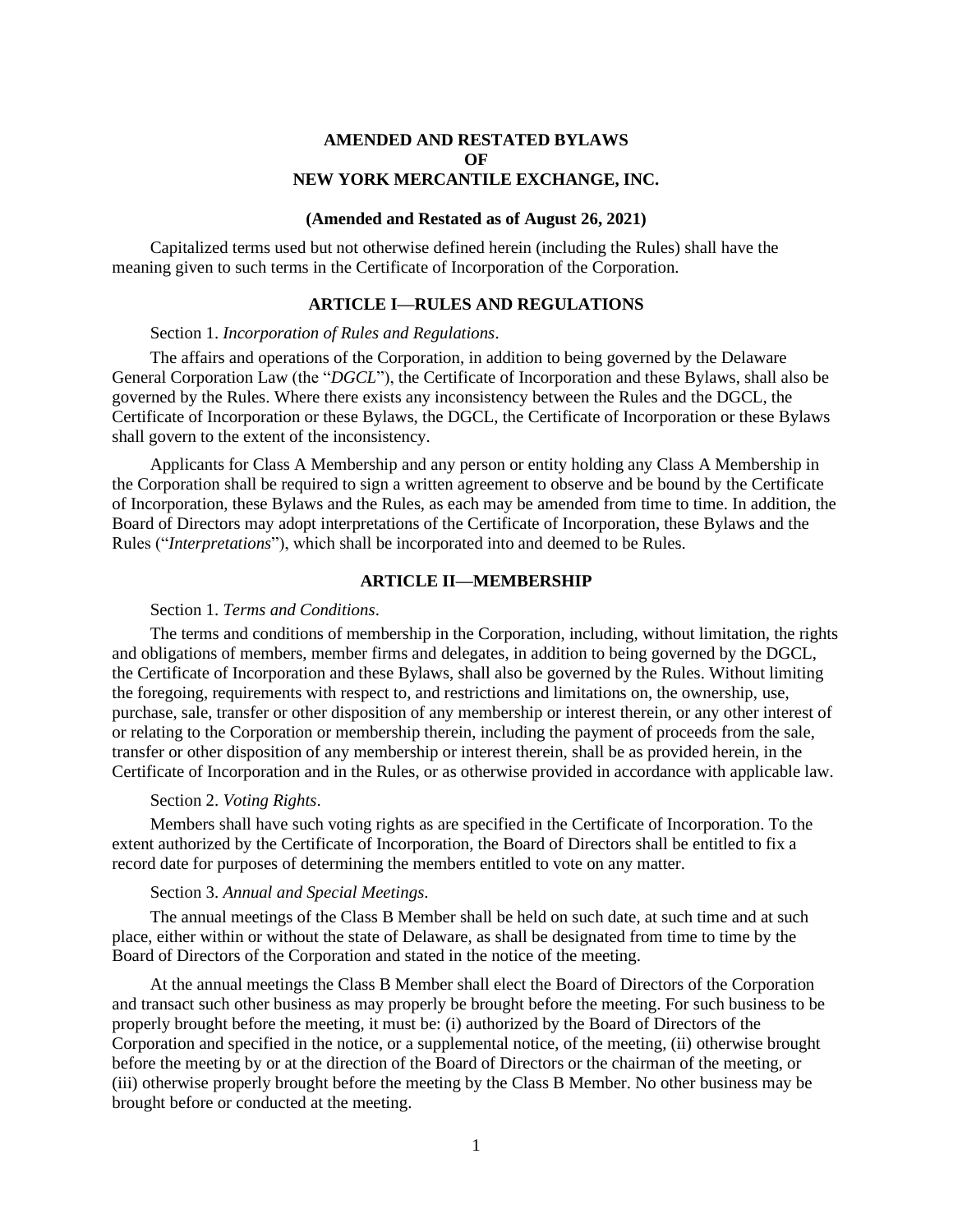Special meetings of Class A Members or the Class B Member may be called by the Board of Directors of the Corporation or by the Chairman of the Board of Directors of the Corporation in their discretion and shall be held on such date, at such time and at such place, either within or without the state of Delaware, as shall be designated from time to time by the Board of Directors and stated in the notice of the meeting. The business transacted at a special meeting of the Class B Member shall be limited to the purpose or purposes for which such meeting is called. Special meetings of Class A Members may also be called by the Board of Directors of the Corporation or by the Chairman of the Board of Directors of the Corporation upon the demand of the Class A Members pursuant to Section (C) of Article IV or Article IX of the Certificate of Incorporation. The business transacted at a special meeting of the Class A Members shall be limited to the purpose or purposes for which such meeting is called.

#### Section 4. *Notice of Meetings*.

Except as provided under Section (C) of Article IV of the Certificate of Incorporation, written notice of the place, date, and time of all meetings of the Class A Members or the Class B Member shall be given, not less than ten (10) nor more than sixty (60) days before the date on which the meeting is to be held, to each member entitled to vote at such meeting, except as otherwise provided herein or required by law (meaning, here and hereinafter, as required from time to time by the DGCL or the Certificate of Incorporation). The notice of any special meeting of members shall also state the purpose or purposes for which such meeting is called.

When a meeting is adjourned to another time or place, notice need not be given of the adjourned meeting if the time and place, if any, thereof, and the means of remote communications, if any, by which members and proxy holders may be deemed to be present in person and vote at such adjourned meeting is announced at the meeting at which the adjournment is taken; provided, however, that if the date of any adjourned meeting is more than thirty (30) days after the date for which the meeting was originally noticed, or if a new record date is fixed for the adjourned meeting, notice of the place, if any, date, and time of the adjourned meeting and the means of remote communications, if any, by which members and proxy holders may be deemed to be present in person and vote at such adjourned meeting shall be given in conformity herewith. At any adjourned meeting, any business may be transacted which might have been transacted at the original meeting without regard to the presence of a quorum at such adjournment.

#### Section 5. *Quorum*.

The presence of the holder of the Class B Membership, in person or by proxy, shall constitute a quorum with respect to any matter on which the Class B Member is entitled to vote pursuant to the Certificate of Incorporation, or any meeting called to vote on such matters.

With respect to any matter on which the Class A Members are entitled to vote pursuant to the Certificate of Incorporation, or any meeting called to vote on such matters, the presence of owners of Class A Memberships, in person or by proxy, representing one-third of the votes entitled to be cast on such matters, shall constitute a quorum. If a quorum shall fail to attend any meeting, the chairman of the meeting or, in his or her absence, the Chairman of the Board of Directors of the Corporation or the Chief Executive Officer may adjourn the meeting to another place, if any, date or time.

### Section 6. *Organization*.

Such person as the Board of Directors of the Corporation may have designated or, in the absence of such a person, the Chairman of the Board of Directors of the Corporation or, in his or her absence, such person as may be chosen by the Class B Member, shall call to order any meeting of the members of the Corporation and act as chairman of the meeting. In the absence of the Secretary of the Corporation, the secretary of the meeting shall be such person as the chairman of the meeting appoints.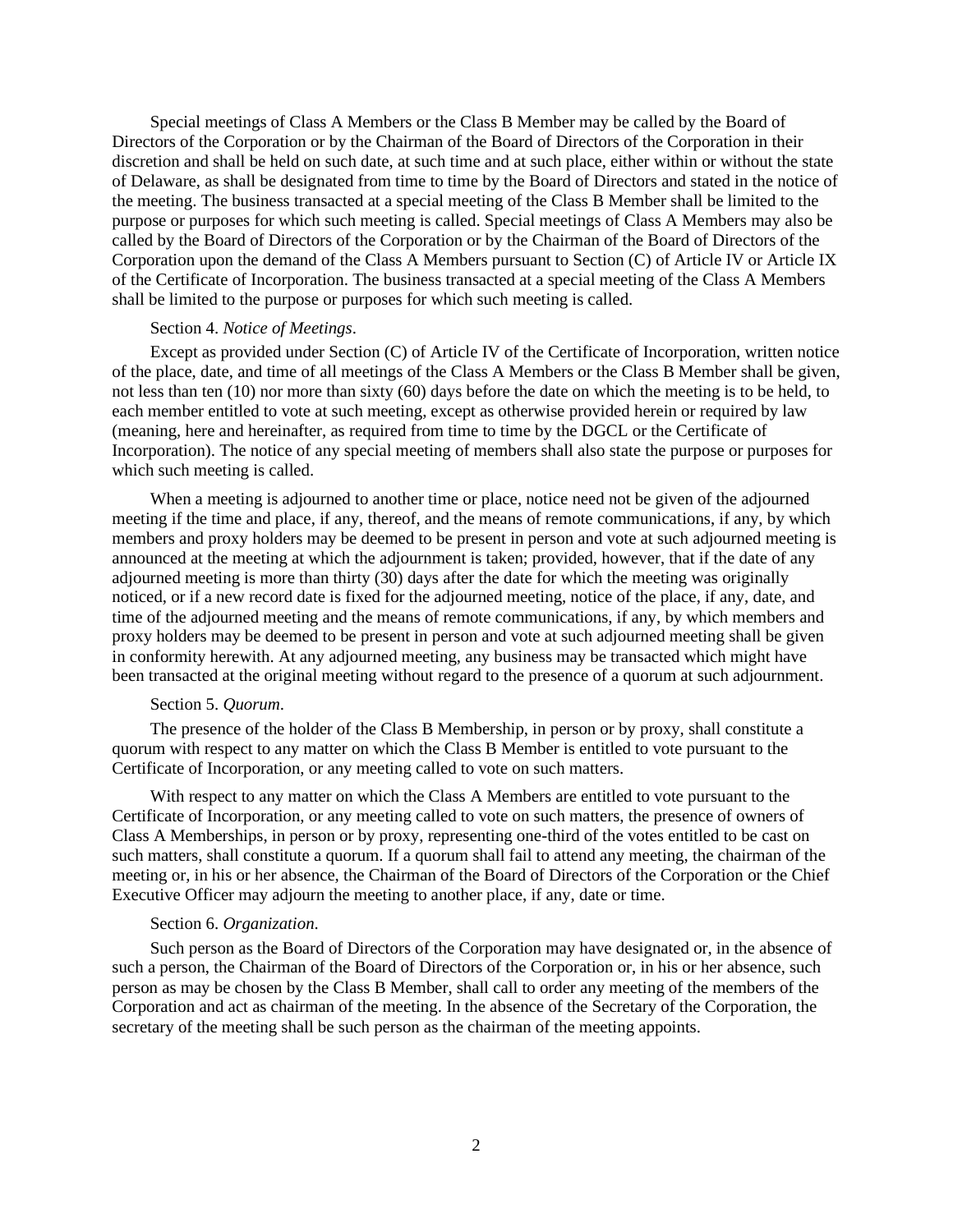#### Section 7. *Conduct of Business*.

The chairman of any meeting of the members of the Corporation shall determine the order of business and the procedure at the meeting, including such regulation of the manner of voting and the conduct of discussion as seem to him or her in order.

### Section 8. *Proxies and Voting*.

At any meeting of the members of the Corporation, the members entitled to vote at such meeting may vote in person or by proxy authorized by an instrument in writing or by a transmission permitted by law filed in accordance with the procedure established for the meeting. Any copy, facsimile telecommunication or other reliable reproduction of the writing or transmission created pursuant to this paragraph may be substituted or used in lieu of the original writing or transmission for any and all purposes for which the original writing or transmission could be used, provided that such copy, facsimile telecommunication or other reproduction shall be a complete reproduction of the entire original writing or transmission.

### Section 9. *Commercial Associate Memberships*.

There is hereby established a category of associate members known as "Commercial Associate Members" whose election to Commercial Associate Membership and whose rights, privileges and obligations shall be as set forth in this Section 9 and Section 10 of this Article II of these Bylaws.

The number of Commercial Associate Members shall be limited to 28. Any person who was a member in good standing of International Commercial Exchange, Inc. may be qualified as a Commercial Associate Member of the Corporation by complying with the following provisions:

(1) he shall have filed an application for Membership as a Commercial Associate Member in the form prescribed by the Corporation on or before December 31, 1973; and

(2) the application shall have been accompanied by a statement of the President or a Vice President of International Commercial Exchange, Inc. that the applicant was a member in good standing of said exchange and that his application was approved.

### Section 10. *Obligations and Rights of Commercial Associate Members*.

A Commercial Associate Member shall be subject to all of the provisions of these Bylaws and the Rules applicable to Class A Members including, without limitation, the obligations for dues, assessments and fines, except the following:

(1) those that are not applicable to the nature of his membership such as the provisions respecting compliance with requirements for election to membership, provisions for transfer of membership and the like; and

(2) those that are inconsistent with the provisions of Section 9 and this Section 10 of this Article II of these Bylaws.

A Commercial Associate Member shall have the following rights and privileges: the right to confer Commercial Associate Membership privileges on a partnership, corporation or other entity in accordance with such rules as may be established for that purpose; the right to act as a Floor Trader, as such term is defined in the Rules, in transactions in all contracts traded on the Corporation only for his own account; and the right to act as a Floor Broker, as such term is defined in the Rules, only in transactions in contracts designated as "Commercial Associate Contracts."

Notwithstanding any other provision of these Bylaws or the Rules, a Commercial Associate Member shall not have any of the following rights or privileges: (1) to transfer his Commercial Associate Membership voluntarily (nor shall any such Commercial Associate Membership be transferred by operation of law, and any purported transfer in violation of this Section 10 of this Article II of these Bylaws shall be null and void ab initio); (2) to vote on any matter (including, but not limited to, amendments to the Certificate of Incorporation or these Bylaws, or any merger, consolidation or other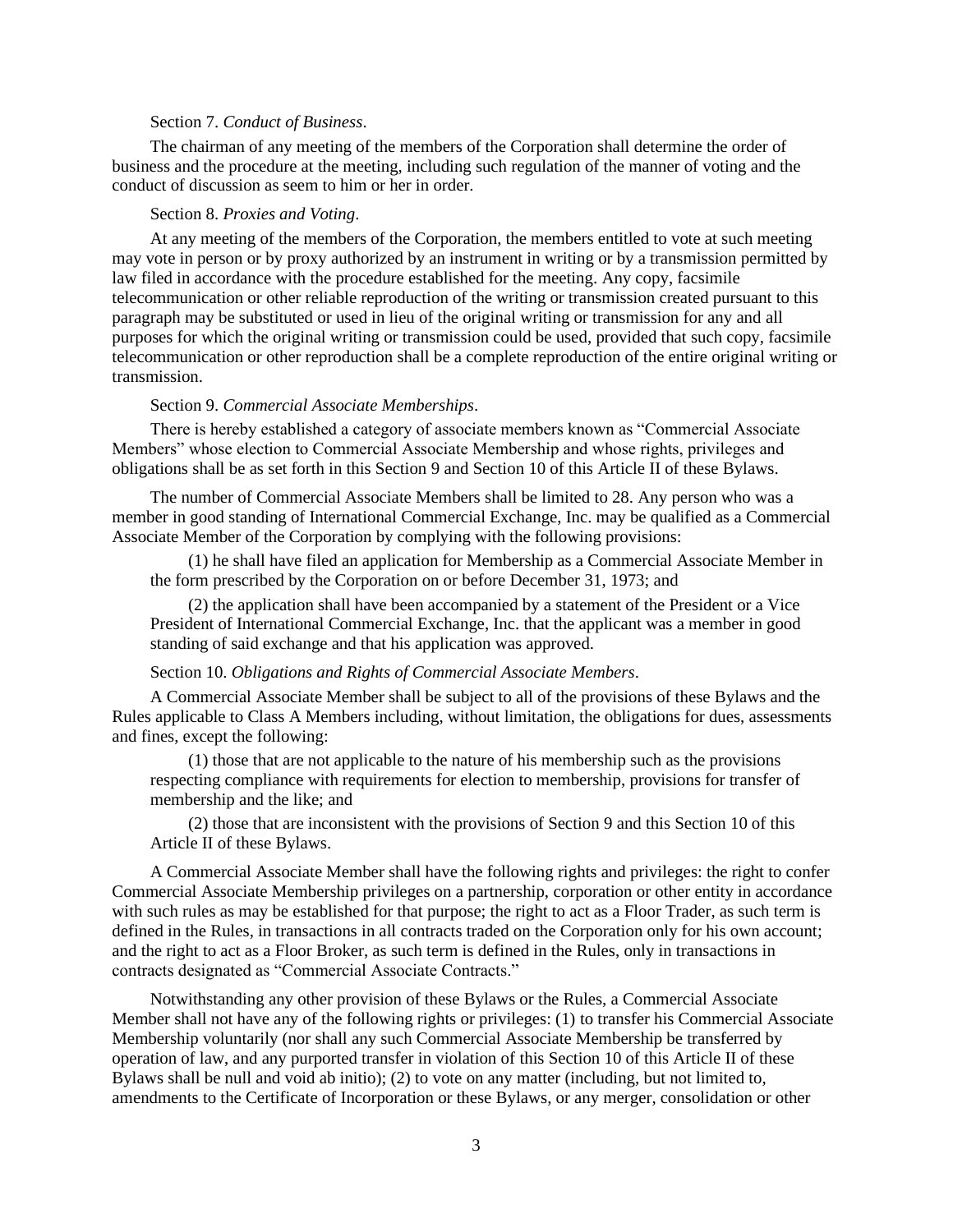business combination transactions); (3) to trade on the floor of the Corporation except as specified in this Section 10 of this Article II of these Bylaws; (4) to clear contracts or to confer the right to become a clearing member on a partnership, a corporation or other entity; (5) to have any interests in the profits of the Corporation or to receive any dividend or other distribution (including upon liquidation, dissolution, winding-up or otherwise) to be declared, paid or distributed by the Corporation or any consideration upon the merger or consolidation of the Corporation, which rights shall be solely vested in the Class B Member; (6) to become a member of the Board of Directors of the Corporation; and (7) to adopt, amend or repeal the Rules.

## **ARTICLE III—BOARD OF DIRECTORS**

## Section 1. *General*.

The Board of Directors of the Corporation shall consist of the number of Directors as set forth in the Certificate of Incorporation.

#### Section 2. *Quorum*.

A majority of the total number of Directors then in office shall constitute a quorum of the Board of Directors of the Corporation.

Section 3. *Organization.* Meetings of the Board of Directors shall be presided over by the Chairman of the Board, the Lead Director, if any, or the Chief Executive Officer (in that order), or in their absence, inability or unwillingness, by a chairman chosen at the meeting. The Secretary shall act as secretary of the meeting, but in his or her absence the chairman of the meeting may appoint any person to act as secretary of the meeting. A majority of the Directors present at a meeting, whether or not they constitute a quorum, may adjourn such meeting to any other date, time or place without notice other than announcement at the meeting.

#### Section 4. *Attendance at Board Meetings*.

Members of the Board of Directors of the Corporation or any committee who are physically present at a meeting of the Board of Directors of the Corporation or any committee may adopt as the procedure of such meeting that, for quorum purposes or otherwise, any member not physically present but in continuous communication with such meeting shall be deemed to be present. Continuous communication shall exist only when, by conference telephone or similar communications equipment, a member not physically present is able to hear and be heard by each other member deemed present, and to participate in the proceedings of the meeting.

## Section 5. *Regular Meetings*.

The Board of Directors of the Corporation shall hold meetings at such times as the Board of Directors may determine from time to time.

## Section 6. *Special Meetings*.

Special meetings of the Board of Directors may be called by the Chairman of the Board, the Chief Executive Officer, the Lead Director or a majority of the members of the Board of Directors then in office and may be held at any time, date or place, within or without the State of Delaware, as the person or persons calling the meeting shall fix. Notice of the time and place of special meetings shall be delivered personally, by telephone or by electronic transmission to each Director or sent by first-class mail or telegram, charges prepaid, addressed to each Director at that Director's address as it is shown on the records of the Corporation. If the notice is mailed, it shall be deposited in the United States mail at least four days before the time of the holding of the meeting. If the notice is delivered personally, by telephone, by electronic transmission or by telegram, it shall be delivered personally or by telephone or to the telegraph company at least 48 hours before the time of the holding of the meeting. Any oral notice given personally or by telephone may be communicated either to the Director or to a person at the office of the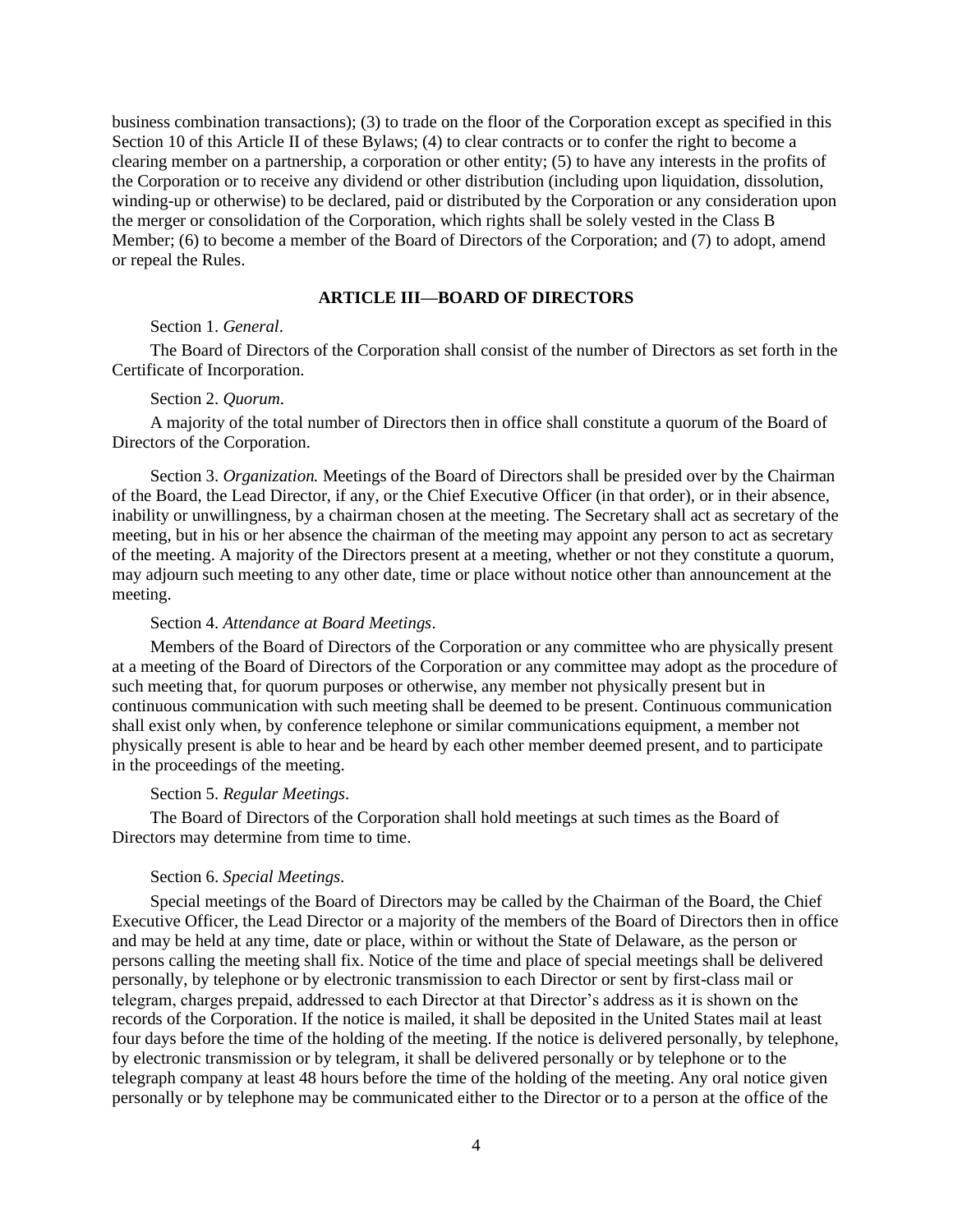Director who the person giving the notice has reason to believe will promptly communicate it to the Director. The notice need not specify the purpose or the place of the meeting, if the meeting is to be held at the principal executive office of the Corporation.

### Section 7. *Certain Rights and Restrictions*.

The right of any person to vote, participate or take any action in any capacity as a member of the Board of Directors of the Corporation or any committee, panel or other body shall be subject to such requirements and restrictions as may be provided herein, in the Certificate of Incorporation and in the Rules.

### Section 8. *Action by Consent*.

Any action required or permitted to be taken by the Board of Directors of the Corporation may be taken without a meeting if all of the Directors consent in writing to the adoption of a resolution authorizing such action. The resolutions and the written consents of the Directors shall be filed with the minutes of the proceedings of the Board of Directors of the Corporation.

# Section 9. *Interested Directors*.

No contract or transaction between the Corporation and one or more of its Directors or officers, or between the Corporation and any other corporation, partnership, association or other organization in which one or more of its Directors or officers are Directors or officers, or have a financial interest, shall be void or voidable solely for this reason, or solely because the Director or officer is present at or participates in the meeting of the Board of Directors or committee thereof which authorizes the contract or transaction, or solely because such person's or their votes are counted for such purpose if (i) the material facts as to such person's or their relationship or interest and as to the contract or transaction are disclosed or are known to the Board of Directors or the committee, and the Board of Directors or committee in good faith authorizes the contract or transaction by the affirmative votes of a majority of the disinterested Directors, even though the disinterested Directors be less than a quorum; or (ii) the material facts as to such person's or their relationship or interest and as to the contract or transaction are disclosed or are known to the stockholders entitled to vote thereon, and the contract or transaction is specifically approved in good faith by vote of the stockholders; or (iii) the contract or transaction is fair as to the Corporation as of the time it is authorized, approved or ratified, by the Board of Directors, a committee thereof or the stockholders. Common or interested Directors may be counted in determining the presence of a quorum at a meeting of the Board of Directors or of a committee which authorizes the contract or transaction.

### Section 10. *Disqualification from Board or Committees*.

No member of the Board or any committee established by the Corporation shall be eligible to serve on the Board or any such committee if the individual has committed a "disciplinary offense" as defined by the Rules (Disqualification from Certain Committees and Governing Boards, currently Exchange Rule 300.D) or would be otherwise ineligible pursuant to such Rule.

### Section 11. *Compensation.*

Unless otherwise restricted by the Certificate of Incorporation, the Board of Directors shall have the authority to fix the compensation of Directors. The Directors shall be paid their reasonable expenses, if any, of attendance at each meeting of the Board of Directors or a committee thereof and may be paid a fixed sum for attendance at each such meeting and an annual retainer or salary for services as a Director or committee member. No such payment shall preclude any Director from serving the Corporation in any other capacity and receiving compensation therefor.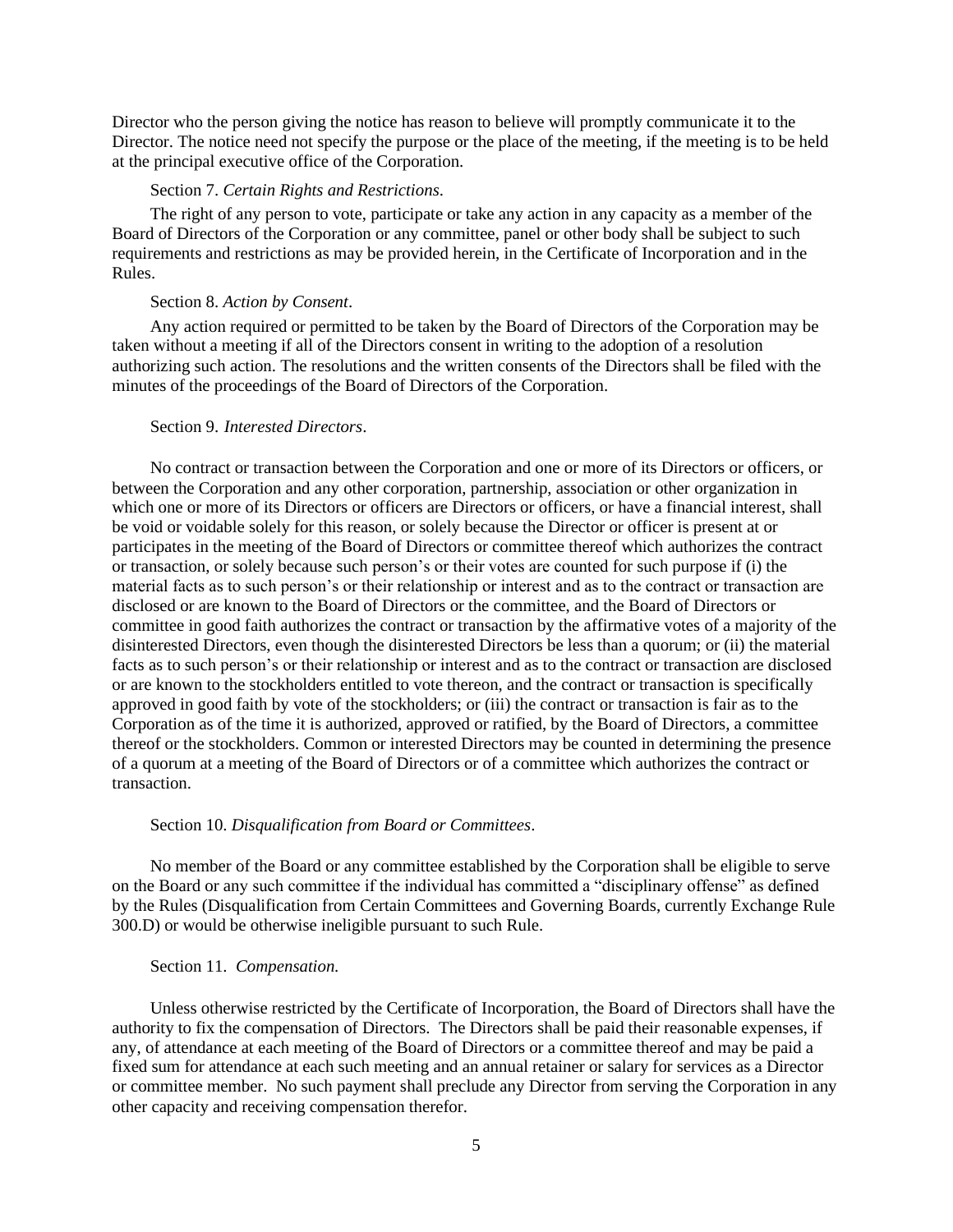### Section 12. *Presumption of Assent.*

Unless otherwise provided by the laws of the State of Delaware, a Director who is present at a meeting of the Board of Directors or of a committee thereof at which action is taken on any matter shall be presumed to have assented to the action taken unless his or her dissent shall be entered in the minutes of such meeting or unless he or she shall file his or her written dissent to such action with the person acting as secretary of such meeting before the adjournment thereof or shall forward such dissent by registered mail to the Secretary immediately after the adjournment of such meeting. Such right to dissent shall not apply to a Director who voted in favor of such action.

### **ARTICLE IV—COMMITTEES**

## Section 1. *General*.

To the fullest extent permitted by law and the Certificate of Incorporation, the Board of Directors of the Corporation shall have the power to appoint, and to delegate authority to, such committees of the Board of Directors of the Corporation as it determines to be appropriate from time to time.

# Section 2. *Additional and Standing Committees*.

In addition to such committees as may be authorized by the Board of Directors of the Corporation from time to time, the Corporation shall have such additional and standing committees, which shall be composed of such persons having such powers and duties, as provided in the Rules. Any person may be disqualified from serving on or participating in the affairs of any committee to the extent provided in the Rules.

## **ARTICLE V—OFFICERS**

#### Section 1. *General*.

The Board of Directors shall elect from among its members a Chairman of the Board. The Board of Directors shall also elect a Chief Executive Officer, a Secretary and such other additional officers with such titles as the Board of Directors shall determine. The Board of Directors shall also have the authority to elect a Lead Director with the responsibilities set forth in the Corporation's Corporate Governance Principles. Any number of offices may be held by the same person. Each Board officer and officer of the Corporation shall hold office until his or her successor is elected and qualified or until his or her earlier death, resignation or removal.

## **ARTICLE VI—NOTICES**

## Section 1. *Notices*.

Except as otherwise specifically provided herein or required by law, all notices required to be given to any member, Director, committee member, officer, employee or agent shall be in writing and may in every instance be effectively given by hand delivery to the recipient thereof, by depositing such notice in the mails, postage paid, or by sending such notice by prepaid telegram, mailgram, facsimile or electronic mail. Any such notice shall be addressed to such member, Director, committee member, officer, employee or agent at his or her last known address as the same appears on the books of the Corporation. The time when such notice is received, if hand delivered, or dispatched, if delivered through the mails or by telegram, mailgram, facsimile or electronic mail, shall be the time of the giving of the notice.

## Section 2. *Waivers*.

A written waiver of any notice, signed by a member, Director, committee member, officer, employee or agent, whether before or after the time of the event for which notice is to be given, shall be deemed equivalent to the notice required to be given to such member, Director, committee member,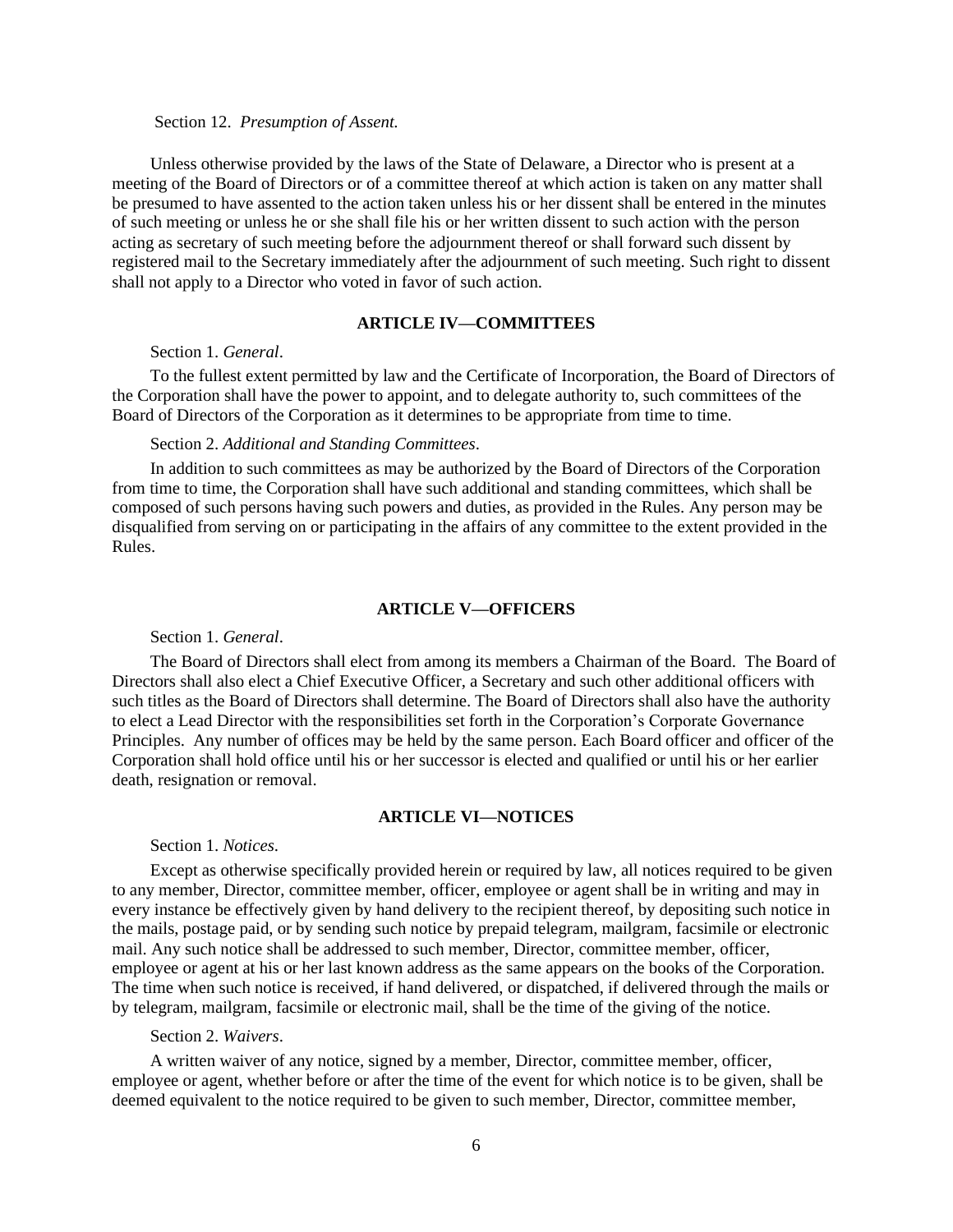officer, employee or agent. Neither the business nor the purpose of any meeting need be specified in such a waiver.

# **ARTICLE VII—MISCELLANEOUS**

## Section 1. *Facsimile Signatures*.

Facsimile signatures of any officer or officers of the Corporation may be used whenever and as authorized by the Board of Directors or a committee thereof.

## Section 2. *Corporate Seal*.

The Board of Directors of the Corporation may provide a suitable seal, containing the name of the Corporation, which seal shall be in the charge of the Secretary. If and when so directed by the Board of Directors of the Corporation or a committee thereof, duplicates of the seal may be kept and used by the Treasurer or by an Assistant Secretary or Assistant Treasurer.

#### Section 3. *Reliance upon Books, Reports and Records*.

Each Director and each member of any committee designated by the Board of Directors of the Corporation, shall, in the performance of his or her duties, be fully protected in relying in good faith upon the books of account or other records of the Corporation and upon such information, opinions, reports or statements presented to the Corporation by any of its officers or employees, or committees of the Board of Directors of the Corporation so designated, or by any other person as to matters which such Director or committee member reasonably believes are within such other person's professional or expert competence and who has been selected with reasonable care by or on behalf of the Corporation.

# Section 4. *Fiscal Year*.

The fiscal year of the Corporation shall be as fixed by the Board of Directors from time to time.

#### Section 5. *Time Periods*.

Except as otherwise specifically provided, in applying any provision of these Bylaws which requires that an act be done or not be done a specified number of days prior to an event or that an act be done during a period of a specified number of days prior to an event, calendar days shall be used, the day of the doing of the act shall be excluded, and the day of the event shall be included.

#### Section 6. *Execution of Corporate Contracts and Instruments*.

The Board of Directors of the Corporation, except as otherwise provided in these Bylaws, may authorize any officer or officers, employee or employees, or agent or agents, to enter into any contract or execute any instrument in the name of and on behalf of the Corporation; such authority may be general or confined to specific instances. Unless so authorized or ratified by the Board of Directors of the Corporation or within the agency power of an officer, no officer, agent or employee shall have any power or authority to bind the Corporation by any contract or engagement or to pledge its credit or to render it liable for any purpose or for any amount.

## **ARTICLE VIII—INDEMNIFICATION**

## Section 1. *Right to Indemnification*.

Each person who was or is made a party or is threatened to be made a party to or is otherwise involved in any action, suit or proceeding, whether civil, criminal, administrative or investigative (hereinafter a "*proceeding*"), by reason of the fact that he or she is or was a Director, officer, trustee, committee member or employee of the Corporation or is or was serving at the request of the Corporation as a Director, officer, trustee, committee member or employee of another corporation or of a partnership, joint venture, trust or other enterprise, including service with respect to an employee benefit plan (hereinafter an "*indemnitee*"), shall be indemnified and held harmless by the Corporation to the fullest extent authorized by the DGCL, as the same exists or may hereafter be amended (but, in the case of any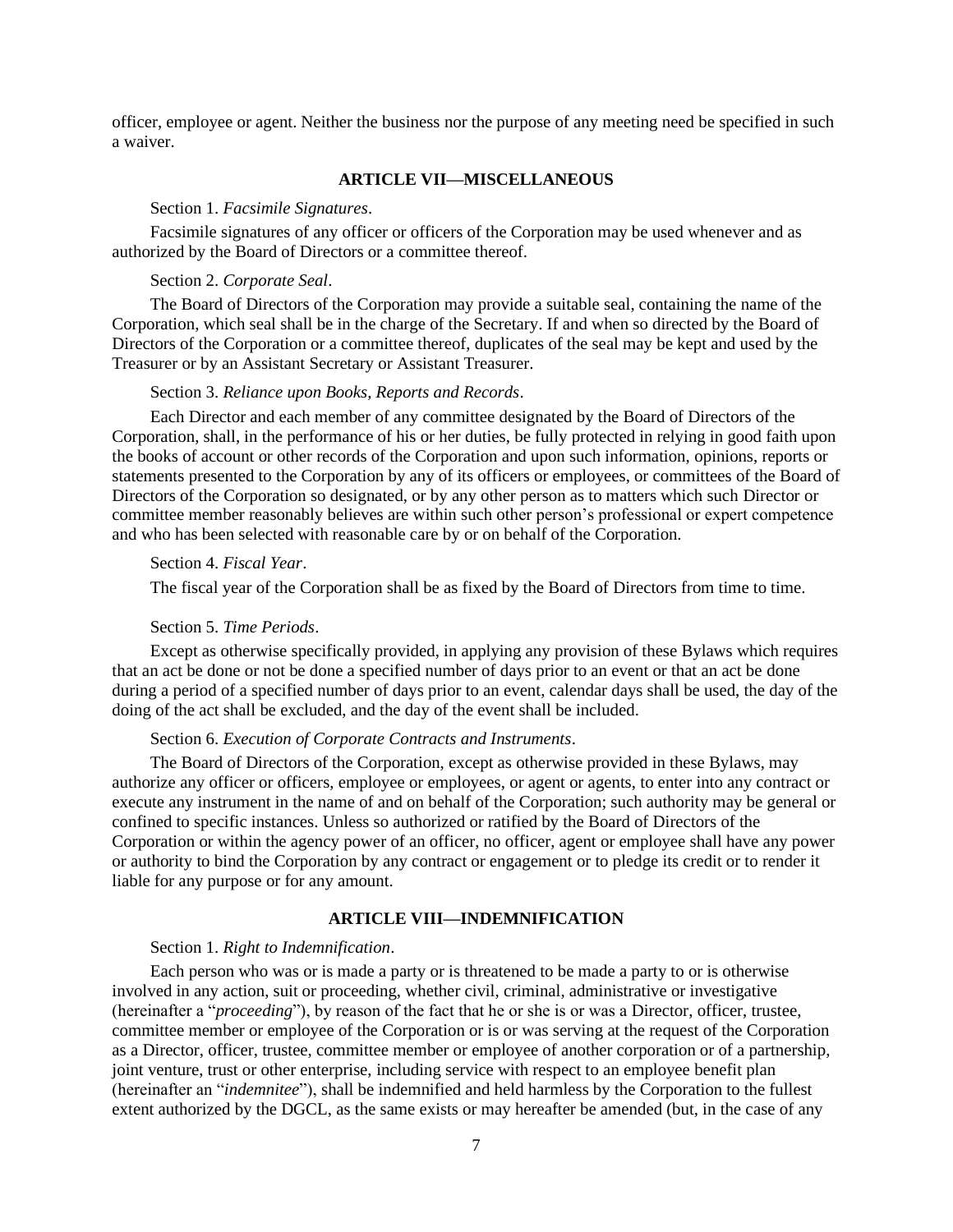such amendment, only to the extent that such amendment permits the Corporation to provide broader indemnification rights than such law permitted the Corporation to provide prior to such amendment) against all expense, liability and loss (including attorneys' fees, judgments, fines, ERISA excise taxes or penalties and amounts paid in settlement) reasonably incurred or suffered by such indemnitee in connection therewith; provided, however, that, except as provided in Section 3 of this Article VIII of these Bylaws with respect to proceedings to enforce rights to indemnification, the Corporation shall indemnify any such indemnitee in connection with a proceeding (or part thereof) initiated by such indemnitee only if such proceeding (or part thereof) was authorized by the Board of Directors of the Corporation.

## Section 2. *Right to Advancement of Expenses*.

Expenses (including attorney's fees) incurred by an indemnitee in defending any proceeding shall be paid by the Corporation in advance of its final disposition (hereinafter an "*advancement of expenses*"); provided, however, that an advancement of expenses shall be made only upon delivery to the Corporation of an undertaking (hereinafter an "*undertaking*"), by or on behalf of such indemnitee, to repay all amounts so advanced if it shall ultimately be determined by final judicial decision from which there is no further right to appeal (hereinafter a "*final adjudication*") that such indemnitee is not entitled to be indemnified for such expenses under this Section 2 of this Article VIII of these Bylaws or otherwise. Notwithstanding the foregoing or any other provision of these Bylaws, no advance shall be made by the Corporation to an indemnitee who is not a Director or officer of the Corporation and no non-director or non-officer indemnitee shall be entitled to such advance (i) if a determination is reasonably and promptly made by the Board of Directors by a majority vote of those Directors who have not been named parties to the action, even though less than a quorum, or if there are no such Directors or if such Directors so direct, by independent legal counsel, that, based upon the facts known by the Board of Directors or such counsel at the time such determination is made: (x) the person seeking advancement of expenses (1) acted in bad faith, (2) did not act in a manner that he or she reasonably believed to be in or not opposed to the best interests of the Corporation; or (3) acted contrary to, or omitted to act in accordance with, written policies of the Corporation applicable to such person; (y) with respect to any criminal proceeding, such person believed or had reason to believe that his or her conduct was unlawful; or (z) such person deliberately breached his or her duty to the Corporation, and (ii) unless an undertaking by or on behalf of such nondirector or non-officer indemnitee has been delivered to the Corporation and such indemnitee has provided such security or satisfied such conditions as may be imposed by the Board at the time of such delivery.

The rights to indemnification and to the advancement of expenses conferred in Sections 1 and 2 of this Article VIII of these Bylaws shall be contract rights and such rights shall continue as to an indemnitee who has ceased to be a Director, officer, trustee, committee member or employee and shall inure to the benefit of the indemnitee's heirs, executors and administrators.

## Section 3. *Right of Indemnitee to Bring Suit*.

If a claim for indemnification or advancement of expenses under this Article VIII is not paid in full within sixty (60) days after a written claim therefor by an indemnitee has been received by the Corporation, the indemnitee may file suit to recover the unpaid amount of such claim and, if successful in whole or in part, shall be entitled to be paid the expense of prosecuting such claim. In any such action, the Corporation shall have the burden of proving that the indemnitee is not entitled to the requested indemnification or advancement of expenses under the DGCL.